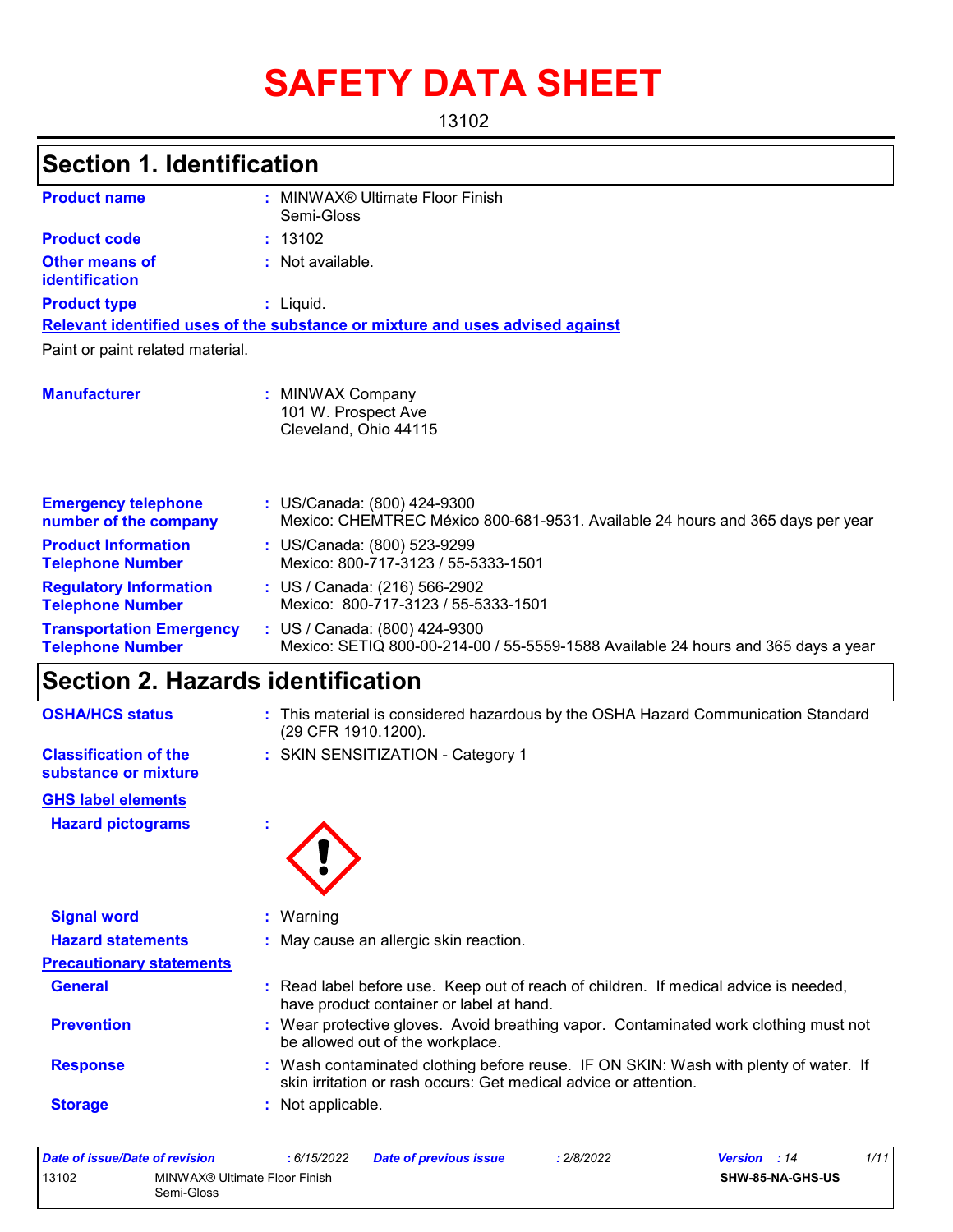### **Section 2. Hazards identification**

| <b>Disposal</b>                            | Dispose of contents and container in accordance with all local, regional, national and<br>international regulations.                            |
|--------------------------------------------|-------------------------------------------------------------------------------------------------------------------------------------------------|
| <b>Supplemental label</b><br>elements      | WARNING: This product contains chemicals known to the State of California to cause<br>cancer and birth defects or other reproductive harm.      |
|                                            | Please refer to the SDS for additional information. Keep out of reach of children. Do not<br>transfer contents to other containers for storage. |
| <b>Hazards not otherwise</b><br>classified | : None known.                                                                                                                                   |

### **Section 3. Composition/information on ingredients**

| <b>Substance/mixture</b> | : Mixture        |
|--------------------------|------------------|
| <b>Other means of</b>    | : Not available. |
| identification           |                  |

#### **CAS number/other identifiers**

| <b>Ingredient name</b>            | $\%$ by weight | <b>CAS number</b> |
|-----------------------------------|----------------|-------------------|
| 3-Iodo-2-propynyl Butyl Carbamate | '≤0.3          | 55406-53-6        |

Any concentration shown as a range is to protect confidentiality or is due to batch variation.

**There are no additional ingredients present which, within the current knowledge of the supplier and in the concentrations applicable, are classified and hence require reporting in this section.**

**Occupational exposure limits, if available, are listed in Section 8.**

### **Section 4. First aid measures**

#### **Description of necessary first aid measures**

| <b>Eye contact</b>                                 | : Immediately flush eyes with plenty of water, occasionally lifting the upper and lower<br>eyelids. Check for and remove any contact lenses. Continue to rinse for at least 10<br>minutes. Get medical attention if irritation occurs.                                                                                                                                                                                                                                                                                                                                                                                                                                                                                            |
|----------------------------------------------------|-----------------------------------------------------------------------------------------------------------------------------------------------------------------------------------------------------------------------------------------------------------------------------------------------------------------------------------------------------------------------------------------------------------------------------------------------------------------------------------------------------------------------------------------------------------------------------------------------------------------------------------------------------------------------------------------------------------------------------------|
| <b>Inhalation</b>                                  | : Remove victim to fresh air and keep at rest in a position comfortable for breathing. If<br>not breathing, if breathing is irregular or if respiratory arrest occurs, provide artificial<br>respiration or oxygen by trained personnel. It may be dangerous to the person providing<br>aid to give mouth-to-mouth resuscitation. Get medical attention if adverse health effects<br>persist or are severe. If unconscious, place in recovery position and get medical<br>attention immediately. Maintain an open airway. Loosen tight clothing such as a collar,<br>tie, belt or waistband.                                                                                                                                      |
| <b>Skin contact</b>                                | : Wash with plenty of soap and water. Remove contaminated clothing and shoes. Wash<br>contaminated clothing thoroughly with water before removing it, or wear gloves.<br>Continue to rinse for at least 10 minutes. Get medical attention. In the event of any<br>complaints or symptoms, avoid further exposure. Wash clothing before reuse. Clean<br>shoes thoroughly before reuse.                                                                                                                                                                                                                                                                                                                                             |
| <b>Ingestion</b>                                   | : Wash out mouth with water. Remove dentures if any. If material has been swallowed<br>and the exposed person is conscious, give small quantities of water to drink. Stop if the<br>exposed person feels sick as vomiting may be dangerous. Do not induce vomiting<br>unless directed to do so by medical personnel. If vomiting occurs, the head should be<br>kept low so that vomit does not enter the lungs. Get medical attention if adverse health<br>effects persist or are severe. Never give anything by mouth to an unconscious person.<br>If unconscious, place in recovery position and get medical attention immediately.<br>Maintain an open airway. Loosen tight clothing such as a collar, tie, belt or waistband. |
| Most important symptoms/effects, acute and delayed |                                                                                                                                                                                                                                                                                                                                                                                                                                                                                                                                                                                                                                                                                                                                   |
| <b>Potential acute health effects</b>              |                                                                                                                                                                                                                                                                                                                                                                                                                                                                                                                                                                                                                                                                                                                                   |
| <b>Eye contact</b>                                 | : No known significant effects or critical hazards.                                                                                                                                                                                                                                                                                                                                                                                                                                                                                                                                                                                                                                                                               |

| Date of issue/Date of revision |                                             | : 6/15/2022 | <b>Date of previous issue</b> | : 2/8/2022 | 2/11<br><b>Version</b> : 14 |
|--------------------------------|---------------------------------------------|-------------|-------------------------------|------------|-----------------------------|
| 13102                          | MINWAX® Ultimate Floor Finish<br>Semi-Gloss |             |                               |            | SHW-85-NA-GHS-US            |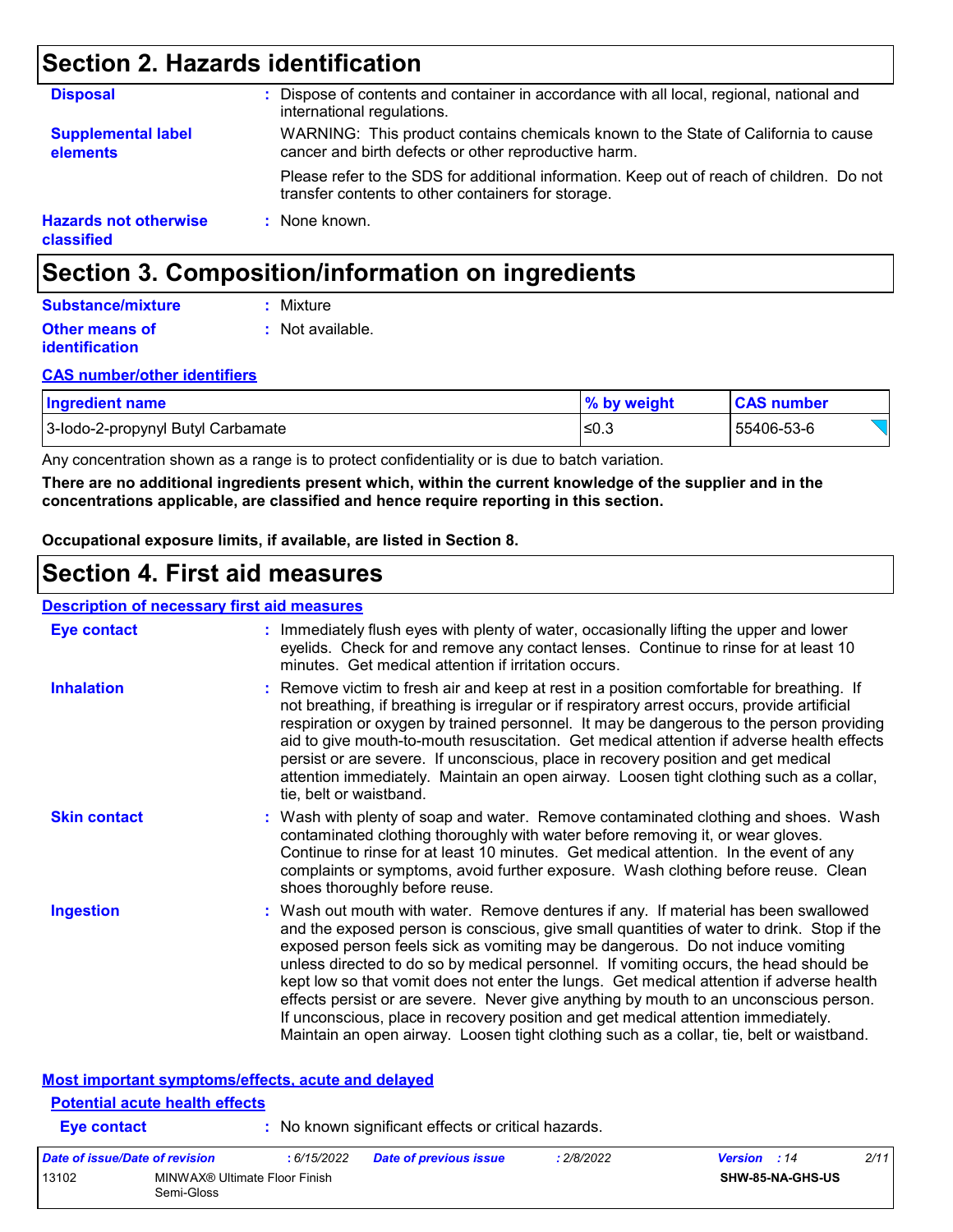# **Section 4. First aid measures**

| <b>Inhalation</b>                   | : No known significant effects or critical hazards.                                                                                                                                                                                                                   |  |  |  |
|-------------------------------------|-----------------------------------------------------------------------------------------------------------------------------------------------------------------------------------------------------------------------------------------------------------------------|--|--|--|
| <b>Skin contact</b>                 | : May cause an allergic skin reaction.                                                                                                                                                                                                                                |  |  |  |
| <b>Ingestion</b>                    | : No known significant effects or critical hazards.                                                                                                                                                                                                                   |  |  |  |
| <b>Over-exposure signs/symptoms</b> |                                                                                                                                                                                                                                                                       |  |  |  |
| <b>Eye contact</b>                  | : No specific data.                                                                                                                                                                                                                                                   |  |  |  |
| <b>Inhalation</b>                   | : No specific data.                                                                                                                                                                                                                                                   |  |  |  |
| <b>Skin contact</b>                 | : Adverse symptoms may include the following:<br>irritation<br>redness                                                                                                                                                                                                |  |  |  |
| <b>Ingestion</b>                    | : No specific data.                                                                                                                                                                                                                                                   |  |  |  |
|                                     | Indication of immediate medical attention and special treatment needed, if necessary                                                                                                                                                                                  |  |  |  |
| Notes to physician                  | : Treat symptomatically. Contact poison treatment specialist immediately if large<br>quantities have been ingested or inhaled.                                                                                                                                        |  |  |  |
| <b>Specific treatments</b>          | : No specific treatment.                                                                                                                                                                                                                                              |  |  |  |
| <b>Protection of first-aiders</b>   | : No action shall be taken involving any personal risk or without suitable training. It may<br>be dangerous to the person providing aid to give mouth-to-mouth resuscitation. Wash<br>contaminated clothing thoroughly with water before removing it, or wear gloves. |  |  |  |

**See toxicological information (Section 11)**

### **Section 5. Fire-fighting measures**

| <b>Extinguishing media</b>                               |                                   |                                                                                                                                                                                        |
|----------------------------------------------------------|-----------------------------------|----------------------------------------------------------------------------------------------------------------------------------------------------------------------------------------|
| <b>Suitable extinguishing</b><br>media                   |                                   | : Use an extinguishing agent suitable for the surrounding fire.                                                                                                                        |
| <b>Unsuitable extinguishing</b><br>media                 | $:$ None known.                   |                                                                                                                                                                                        |
| <b>Specific hazards arising</b><br>from the chemical     |                                   | : In a fire or if heated, a pressure increase will occur and the container may burst.                                                                                                  |
| <b>Hazardous thermal</b><br>decomposition products       | carbon dioxide<br>carbon monoxide | Decomposition products may include the following materials:                                                                                                                            |
| <b>Special protective actions</b><br>for fire-fighters   | training.                         | : Promptly isolate the scene by removing all persons from the vicinity of the incident if<br>there is a fire. No action shall be taken involving any personal risk or without suitable |
| <b>Special protective</b><br>equipment for fire-fighters |                                   | : Fire-fighters should wear appropriate protective equipment and self-contained breathing<br>apparatus (SCBA) with a full face-piece operated in positive pressure mode.               |

# **Section 6. Accidental release measures**

|                                | <b>Personal precautions, protective equipment and emergency procedures</b>                                                                                                                                                                                                                                                                                                                                       |
|--------------------------------|------------------------------------------------------------------------------------------------------------------------------------------------------------------------------------------------------------------------------------------------------------------------------------------------------------------------------------------------------------------------------------------------------------------|
| For non-emergency<br>personnel | : No action shall be taken involving any personal risk or without suitable training.<br>Evacuate surrounding areas. Keep unnecessary and unprotected personnel from<br>entering. Do not touch or walk through spilled material. Avoid breathing vapor or mist.<br>Provide adequate ventilation. Wear appropriate respirator when ventilation is<br>inadequate. Put on appropriate personal protective equipment. |
| For emergency responders       | : If specialized clothing is required to deal with the spillage, take note of any information in<br>Section 8 on suitable and unsuitable materials. See also the information in "For non-<br>emergency personnel".                                                                                                                                                                                               |

| Date of issue/Date of revision |                                             | : 6/15/2022 | <b>Date of previous issue</b> | 2/8/2022 | <b>Version</b> : 14 |                         | 3/11 |
|--------------------------------|---------------------------------------------|-------------|-------------------------------|----------|---------------------|-------------------------|------|
| 13102                          | MINWAX® Ultimate Floor Finish<br>Semi-Gloss |             |                               |          |                     | <b>SHW-85-NA-GHS-US</b> |      |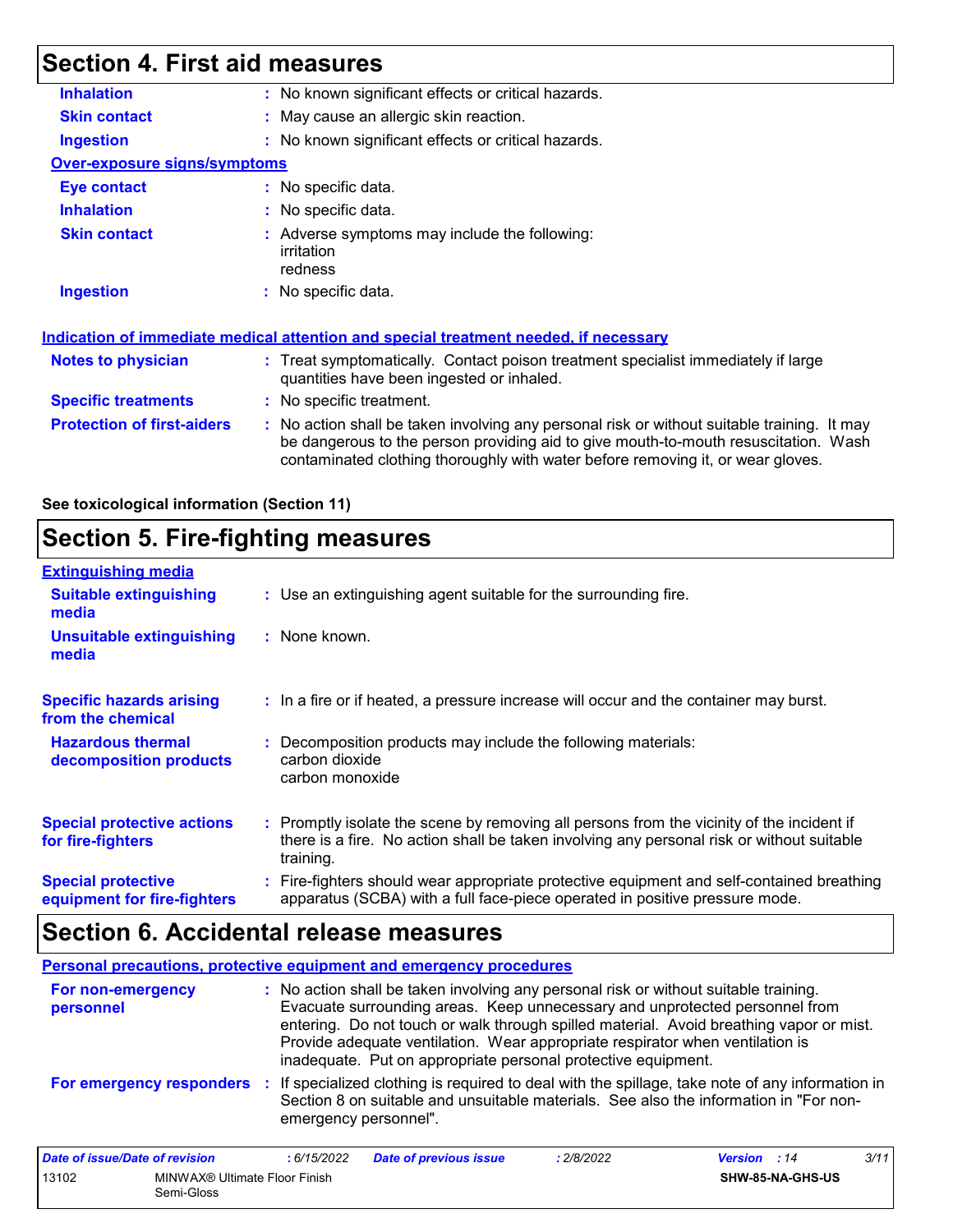| <b>Environmental precautions</b> | : Avoid dispersal of spilled material and runoff and contact with soil, waterways, drains |
|----------------------------------|-------------------------------------------------------------------------------------------|
|                                  | and sewers. Inform the relevant authorities if the product has caused environmental       |
|                                  | pollution (sewers, waterways, soil or air).                                               |

#### **Methods and materials for containment and cleaning up**

| <b>Small spill</b> | : Stop leak if without risk. Move containers from spill area. Dilute with water and mop up<br>if water-soluble. Alternatively, or if water-insoluble, absorb with an inert dry material and<br>place in an appropriate waste disposal container. Dispose of via a licensed waste<br>disposal contractor.                                                                                                                                                                                                                                                                                                                                                                                                     |
|--------------------|--------------------------------------------------------------------------------------------------------------------------------------------------------------------------------------------------------------------------------------------------------------------------------------------------------------------------------------------------------------------------------------------------------------------------------------------------------------------------------------------------------------------------------------------------------------------------------------------------------------------------------------------------------------------------------------------------------------|
| <b>Large spill</b> | : Stop leak if without risk. Move containers from spill area. Approach release from<br>upwind. Prevent entry into sewers, water courses, basements or confined areas. Wash<br>spillages into an effluent treatment plant or proceed as follows. Contain and collect<br>spillage with non-combustible, absorbent material e.g. sand, earth, vermiculite or<br>diatomaceous earth and place in container for disposal according to local regulations<br>(see Section 13). Dispose of via a licensed waste disposal contractor. Contaminated<br>absorbent material may pose the same hazard as the spilled product. Note: see<br>Section 1 for emergency contact information and Section 13 for waste disposal. |

# **Section 7. Handling and storage**

| <b>Precautions for safe handling</b>                                             |                                                                                                                                                                                                                                                                                                                                                                                                                                                                                                                                                                                    |
|----------------------------------------------------------------------------------|------------------------------------------------------------------------------------------------------------------------------------------------------------------------------------------------------------------------------------------------------------------------------------------------------------------------------------------------------------------------------------------------------------------------------------------------------------------------------------------------------------------------------------------------------------------------------------|
| <b>Protective measures</b>                                                       | : Put on appropriate personal protective equipment (see Section 8). Persons with a<br>history of skin sensitization problems should not be employed in any process in which<br>this product is used. Do not get in eyes or on skin or clothing. Do not ingest. Avoid<br>breathing vapor or mist. Keep in the original container or an approved alternative made<br>from a compatible material, kept tightly closed when not in use. Empty containers retain<br>product residue and can be hazardous. Do not reuse container.                                                       |
| <b>Advice on general</b><br>occupational hygiene                                 | : Eating, drinking and smoking should be prohibited in areas where this material is<br>handled, stored and processed. Workers should wash hands and face before eating,<br>drinking and smoking. Remove contaminated clothing and protective equipment before<br>entering eating areas. See also Section 8 for additional information on hygiene<br>measures.                                                                                                                                                                                                                      |
| <b>Conditions for safe storage,</b><br>including any<br><i>incompatibilities</i> | : Store in accordance with local regulations. Store in original container protected from<br>direct sunlight in a dry, cool and well-ventilated area, away from incompatible materials<br>(see Section 10) and food and drink. Keep container tightly closed and sealed until<br>ready for use. Containers that have been opened must be carefully resealed and kept<br>upright to prevent leakage. Do not store in unlabeled containers. Use appropriate<br>containment to avoid environmental contamination. See Section 10 for incompatible<br>materials before handling or use. |

### **Section 8. Exposure controls/personal protection**

#### **Control parameters**

#### **Occupational exposure limits (OSHA United States)**

| <b>Ingredient name</b>                       | <b>CAS#</b> | <b>Exposure limits</b> |  |
|----------------------------------------------|-------------|------------------------|--|
| 3-iodo-2-propynyl butylcarbamate             | 55406-53-6  | None.                  |  |
| <b>Occupational exposure limits (Canada)</b> |             |                        |  |
| Ingredient name                              | <b>CAS#</b> | <b>Exposure limits</b> |  |
| None.                                        |             |                        |  |

**Occupational exposure limits (Mexico)**

| Date of issue/Date of revision |                               | : 6/15/2022 | <b>Date of previous issue</b> | : 2/8/2022 | 4/11<br><b>Version</b> : 14 |
|--------------------------------|-------------------------------|-------------|-------------------------------|------------|-----------------------------|
| 13102                          | MINWAX® Ultimate Floor Finish |             |                               |            | <b>SHW-85-NA-GHS-US</b>     |
|                                | Semi-Gloss                    |             |                               |            |                             |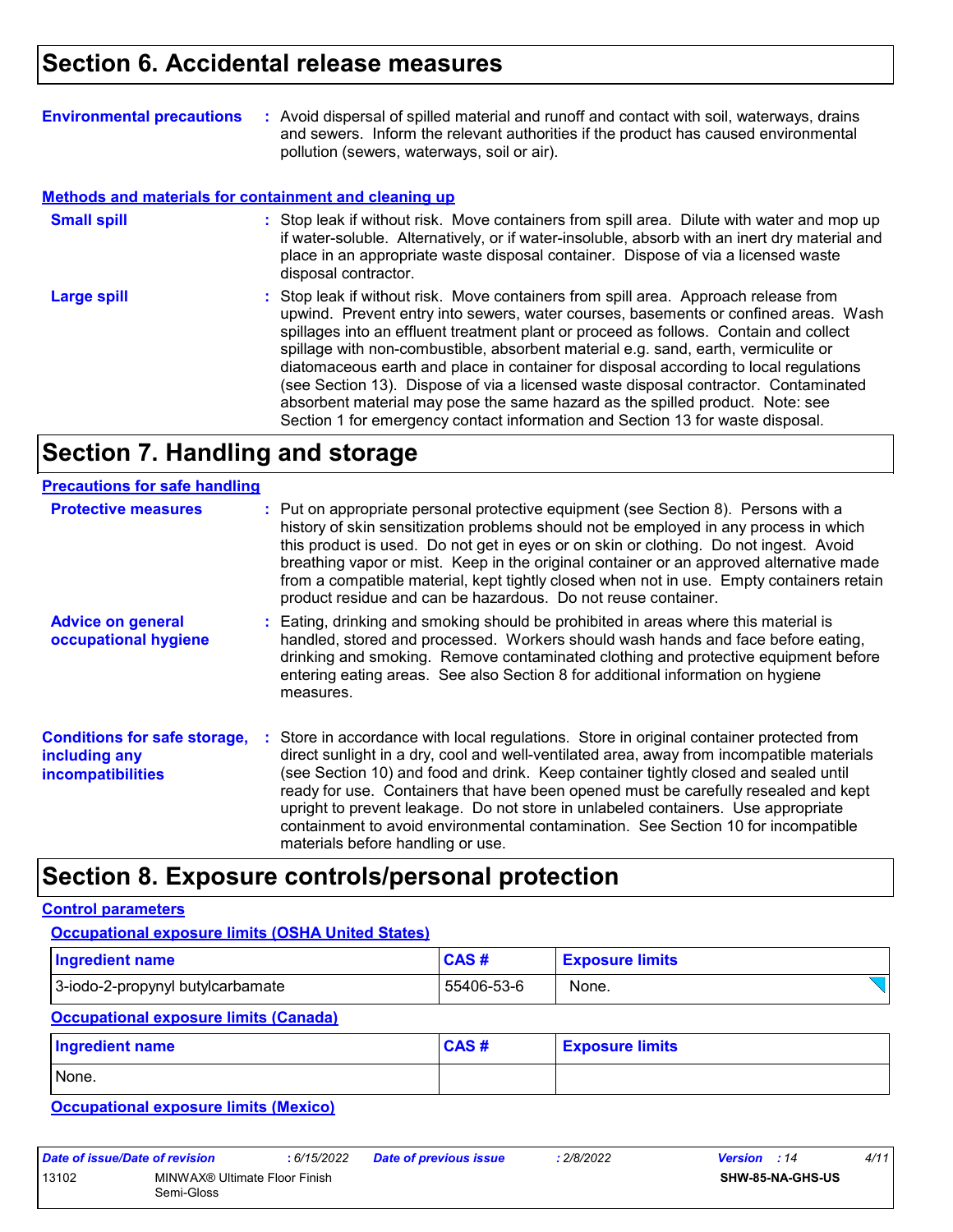# **Section 8. Exposure controls/personal protection**

|                                                                                                       |                        | CAS#                                                                                                                                                                                                                                                                                                                                                 | <b>Exposure limits</b>                                                                                                                                                                                                                                                                                                                                                                                                                                                                                                                                                                                                 |  |  |
|-------------------------------------------------------------------------------------------------------|------------------------|------------------------------------------------------------------------------------------------------------------------------------------------------------------------------------------------------------------------------------------------------------------------------------------------------------------------------------------------------|------------------------------------------------------------------------------------------------------------------------------------------------------------------------------------------------------------------------------------------------------------------------------------------------------------------------------------------------------------------------------------------------------------------------------------------------------------------------------------------------------------------------------------------------------------------------------------------------------------------------|--|--|
| None.                                                                                                 |                        |                                                                                                                                                                                                                                                                                                                                                      |                                                                                                                                                                                                                                                                                                                                                                                                                                                                                                                                                                                                                        |  |  |
| <b>Appropriate engineering</b><br><b>controls</b><br><b>Environmental exposure</b><br><b>controls</b> | contaminants.          |                                                                                                                                                                                                                                                                                                                                                      | : Good general ventilation should be sufficient to control worker exposure to airborne<br>Emissions from ventilation or work process equipment should be checked to ensure<br>they comply with the requirements of environmental protection legislation. In some                                                                                                                                                                                                                                                                                                                                                       |  |  |
|                                                                                                       |                        | will be necessary to reduce emissions to acceptable levels.                                                                                                                                                                                                                                                                                          | cases, fume scrubbers, filters or engineering modifications to the process equipment                                                                                                                                                                                                                                                                                                                                                                                                                                                                                                                                   |  |  |
| <b>Individual protection measures</b>                                                                 |                        |                                                                                                                                                                                                                                                                                                                                                      |                                                                                                                                                                                                                                                                                                                                                                                                                                                                                                                                                                                                                        |  |  |
| <b>Hygiene measures</b>                                                                               |                        | showers are close to the workstation location.                                                                                                                                                                                                                                                                                                       | : Wash hands, forearms and face thoroughly after handling chemical products, before<br>eating, smoking and using the lavatory and at the end of the working period.<br>Appropriate techniques should be used to remove potentially contaminated clothing.<br>Contaminated work clothing should not be allowed out of the workplace. Wash<br>contaminated clothing before reusing. Ensure that eyewash stations and safety                                                                                                                                                                                              |  |  |
| <b>Eye/face protection</b>                                                                            | shields.               | Safety eyewear complying with an approved standard should be used when a risk<br>assessment indicates this is necessary to avoid exposure to liquid splashes, mists,<br>gases or dusts. If contact is possible, the following protection should be worn, unless<br>the assessment indicates a higher degree of protection: safety glasses with side- |                                                                                                                                                                                                                                                                                                                                                                                                                                                                                                                                                                                                                        |  |  |
| <b>Skin protection</b>                                                                                |                        |                                                                                                                                                                                                                                                                                                                                                      |                                                                                                                                                                                                                                                                                                                                                                                                                                                                                                                                                                                                                        |  |  |
| <b>Hand protection</b>                                                                                |                        |                                                                                                                                                                                                                                                                                                                                                      | : Chemical-resistant, impervious gloves complying with an approved standard should be<br>worn at all times when handling chemical products if a risk assessment indicates this is<br>necessary. Considering the parameters specified by the glove manufacturer, check<br>during use that the gloves are still retaining their protective properties. It should be<br>noted that the time to breakthrough for any glove material may be different for different<br>glove manufacturers. In the case of mixtures, consisting of several substances, the<br>protection time of the gloves cannot be accurately estimated. |  |  |
| <b>Body protection</b>                                                                                | handling this product. |                                                                                                                                                                                                                                                                                                                                                      | Personal protective equipment for the body should be selected based on the task being<br>performed and the risks involved and should be approved by a specialist before                                                                                                                                                                                                                                                                                                                                                                                                                                                |  |  |
| <b>Other skin protection</b>                                                                          |                        | specialist before handling this product.                                                                                                                                                                                                                                                                                                             | : Appropriate footwear and any additional skin protection measures should be selected<br>based on the task being performed and the risks involved and should be approved by a                                                                                                                                                                                                                                                                                                                                                                                                                                          |  |  |
| <b>Respiratory protection</b>                                                                         | aspects of use.        |                                                                                                                                                                                                                                                                                                                                                      | Based on the hazard and potential for exposure, select a respirator that meets the<br>appropriate standard or certification. Respirators must be used according to a<br>respiratory protection program to ensure proper fitting, training, and other important                                                                                                                                                                                                                                                                                                                                                         |  |  |

## **Section 9. Physical and chemical properties**

The conditions of measurement of all properties are at standard temperature and pressure unless otherwise indicated.

| <b>Appearance</b>                                    |                        |  |
|------------------------------------------------------|------------------------|--|
| <b>Physical state</b>                                | $:$ Liquid.            |  |
| <b>Color</b>                                         | : Not available.       |  |
| Odor                                                 | : Not available.       |  |
| <b>Odor threshold</b>                                | $\cdot$ Not available. |  |
| рH                                                   | : 8                    |  |
| <b>Melting point/freezing point : Not available.</b> |                        |  |

| Date of issue/Date of revision |                               | : 6/15/2022 | Date of previous issue | 2/8/2022 | <b>Version</b> : 14 | 5/11 |  |
|--------------------------------|-------------------------------|-------------|------------------------|----------|---------------------|------|--|
| 13102                          | MINWAX® Ultimate Floor Finish |             |                        |          | SHW-85-NA-GHS-US    |      |  |
|                                | Semi-Gloss                    |             |                        |          |                     |      |  |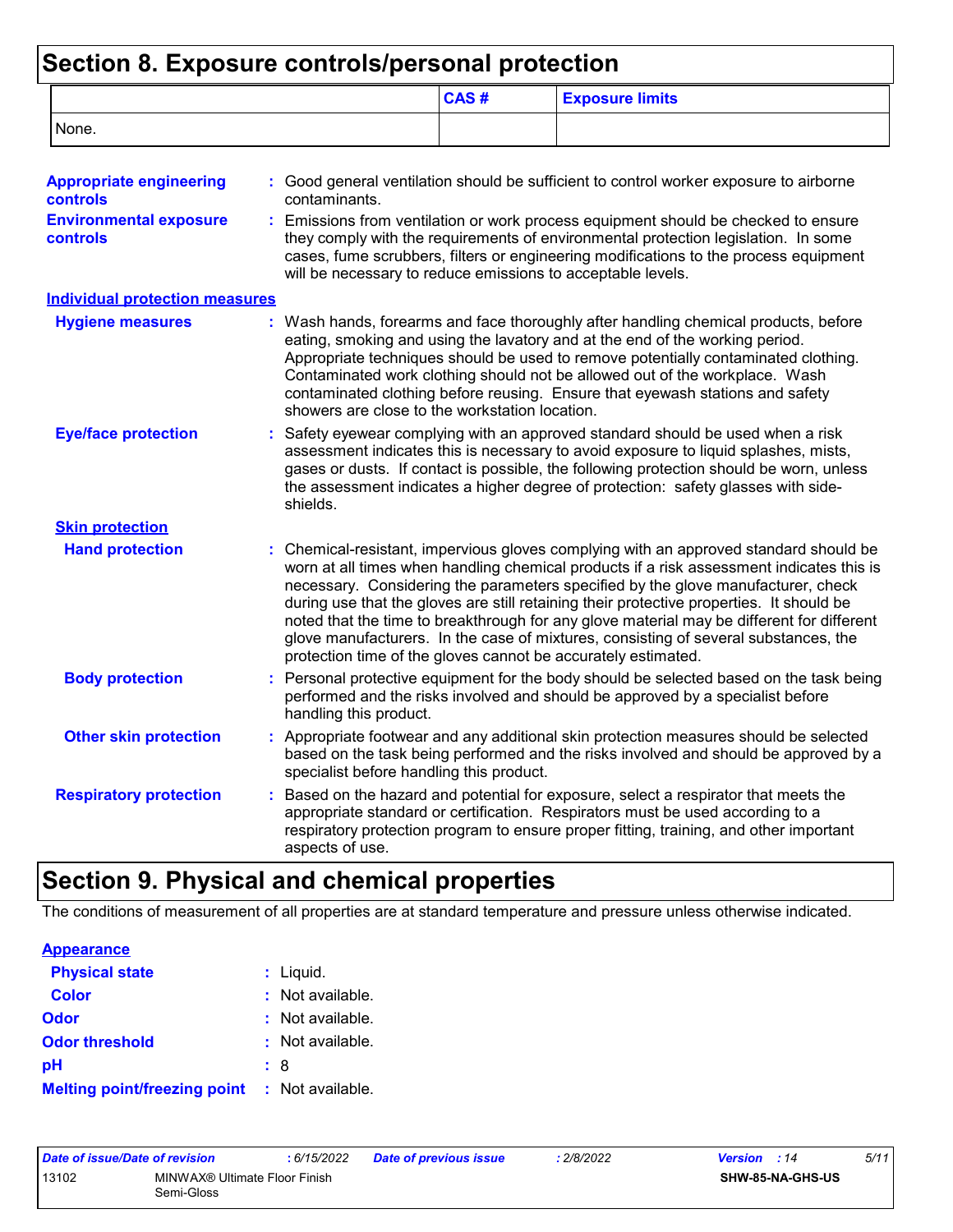### **Section 9. Physical and chemical properties**

| <b>Boiling point, initial boiling</b><br>point, and boiling range | : $100^{\circ}$ C (212 $^{\circ}$ F)                           |
|-------------------------------------------------------------------|----------------------------------------------------------------|
| <b>Flash point</b>                                                | : Closed cup: 100°C (212°F) [Pensky-Martens Closed Cup]        |
| <b>Evaporation rate</b>                                           | $\therefore$ 0.09 (butyl acetate = 1)                          |
| <b>Flammability</b>                                               | : Not available.                                               |
| Lower and upper explosion<br>limit/flammability limit             | : Not available.                                               |
| <b>Vapor pressure</b>                                             | : $2.3$ kPa (17.5 mm Hg)                                       |
| <b>Relative vapor density</b>                                     | : 1 [Air = 1]                                                  |
| <b>Relative density</b>                                           | : 1.04                                                         |
| <b>Solubility</b>                                                 | : Not available.                                               |
| <b>Partition coefficient: n-</b><br>octanol/water                 | : Not applicable.                                              |
| <b>Auto-ignition temperature</b>                                  | $:$ Not available.                                             |
| <b>Decomposition temperature</b>                                  | : Not available.                                               |
| <b>Viscosity</b>                                                  | Kinematic (40°C (104°F)): >20.5 mm <sup>2</sup> /s (>20.5 cSt) |
| <b>Molecular weight</b>                                           | Not applicable.                                                |
| <b>Aerosol product</b>                                            |                                                                |
| <b>Heat of combustion</b>                                         | 1.66 kJ/g                                                      |

### **Section 10. Stability and reactivity**

| <b>Reactivity</b>                                   | : No specific test data related to reactivity available for this product or its ingredients.              |
|-----------------------------------------------------|-----------------------------------------------------------------------------------------------------------|
| <b>Chemical stability</b>                           | : The product is stable.                                                                                  |
| <b>Possibility of hazardous</b><br><b>reactions</b> | : Under normal conditions of storage and use, hazardous reactions will not occur.                         |
| <b>Conditions to avoid</b>                          | : No specific data.                                                                                       |
| Incompatible materials                              | : No specific data.                                                                                       |
| <b>Hazardous decomposition</b><br>products          | : Under normal conditions of storage and use, hazardous decomposition products should<br>not be produced. |

### **Section 11. Toxicological information**

#### **Information on toxicological effects**

**Acute toxicity**

| <b>Product/ingredient name</b>        | <b>Result</b> | <b>Species</b> | <b>Dose</b>  | <b>Exposure</b> |
|---------------------------------------|---------------|----------------|--------------|-----------------|
| 3-iodo-2-propynyl<br>l butvlcarbamate | ILD50 Oral    | Rat            | $1470$ mg/kg |                 |

#### **Irritation/Corrosion**

Not available.

#### **Sensitization**

Not available.

#### **Mutagenicity**

| Date of issue/Date of revision |                                             | : 6/15/2022 | <b>Date of previous issue</b> | 2/8/2022 | <b>Version</b> : 14     | 6/11 |
|--------------------------------|---------------------------------------------|-------------|-------------------------------|----------|-------------------------|------|
| 13102                          | MINWAX® Ultimate Floor Finish<br>Semi-Gloss |             |                               |          | <b>SHW-85-NA-GHS-US</b> |      |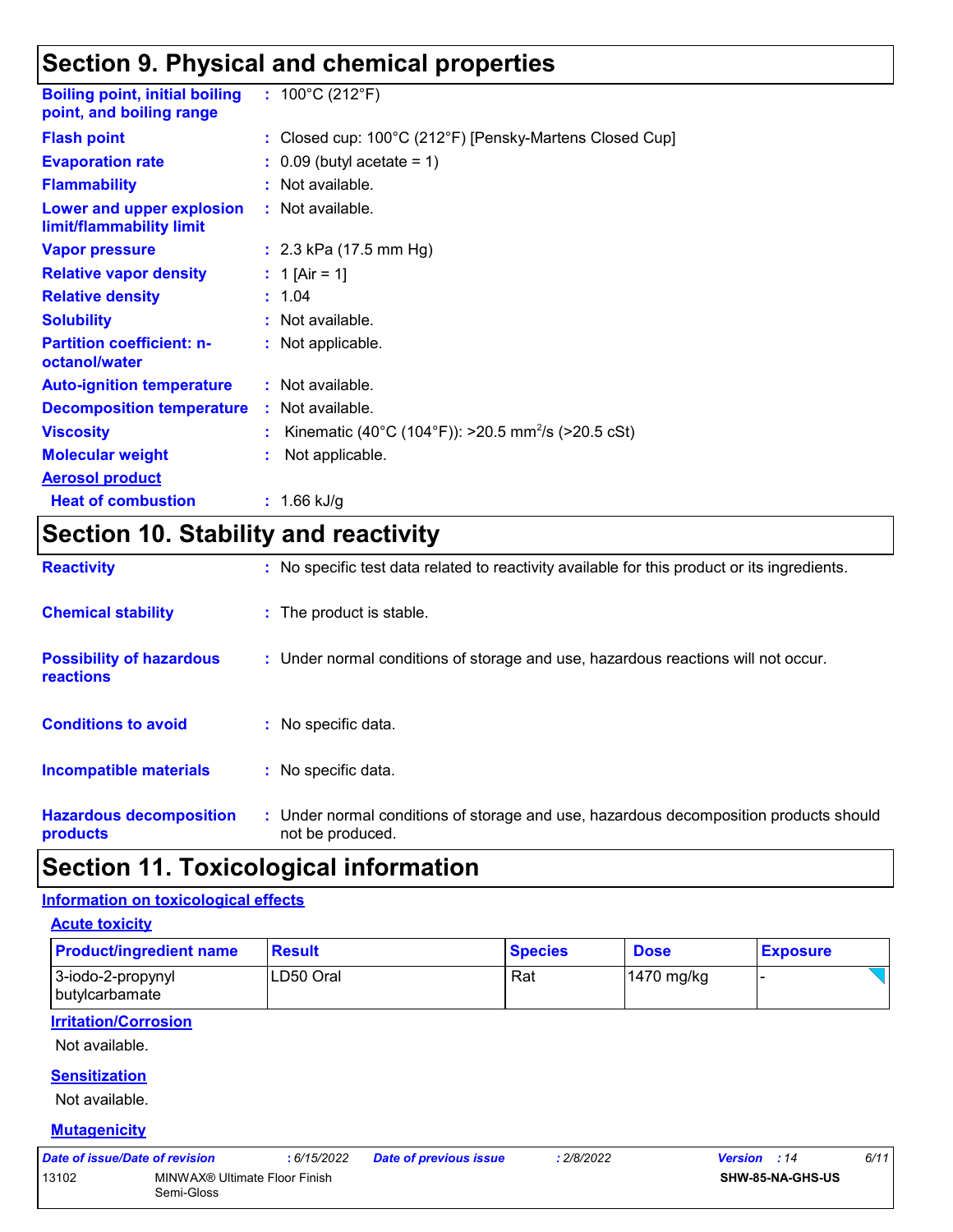### **Section 11. Toxicological information**

Not available.

#### **Carcinogenicity**

Not available.

#### **Reproductive toxicity**

Not available.

#### **Teratogenicity**

Not available.

#### **Specific target organ toxicity (single exposure)**

Not available.

#### **Specific target organ toxicity (repeated exposure)**

| <b>Name</b>                      | <b>Category</b> | ∣Route of<br><b>exposure</b> | <b>Target organs</b> |
|----------------------------------|-----------------|------------------------------|----------------------|
| 3-iodo-2-propynyl butylcarbamate | Category        |                              | <b>I</b> arynx       |

#### **Aspiration hazard**

Not available.

| <b>Information on the likely</b> : Not available.<br>routes of exposure |                                                                                          |
|-------------------------------------------------------------------------|------------------------------------------------------------------------------------------|
| <b>Potential acute health effects</b>                                   |                                                                                          |
| <b>Eye contact</b>                                                      | : No known significant effects or critical hazards.                                      |
| <b>Inhalation</b>                                                       | : No known significant effects or critical hazards.                                      |
| <b>Skin contact</b>                                                     | : May cause an allergic skin reaction.                                                   |
| <b>Ingestion</b>                                                        | No known significant effects or critical hazards.                                        |
|                                                                         | <b>Symptoms related to the physical, chemical and toxicological characteristics</b>      |
| <b>Eye contact</b>                                                      | : No specific data.                                                                      |
| <b>Inhalation</b>                                                       | : No specific data.                                                                      |
| <b>Skin contact</b>                                                     | : Adverse symptoms may include the following:<br>irritation<br>redness                   |
| <b>Ingestion</b>                                                        | : No specific data.                                                                      |
|                                                                         | Delayed and immediate effects and also chronic effects from short and long term exposure |
| <b>Short term exposure</b>                                              |                                                                                          |
| <b>Potential immediate</b><br>effects                                   | : Not available.                                                                         |
| <b>Potential delayed effects</b>                                        | : Not available.                                                                         |
| <b>Long term exposure</b>                                               |                                                                                          |
| <b>Potential immediate</b><br>effects                                   | : Not available.                                                                         |
| <b>Potential delayed effects</b>                                        | : Not available.                                                                         |
| <b>Potential chronic health effects</b>                                 |                                                                                          |
| Not available.                                                          |                                                                                          |

| Date of issue/Date of revision |                                             | : 6/15/2022 | <b>Date of previous issue</b> | 2/8/2022 | <b>Version</b> : 14 |                  | 7/11 |
|--------------------------------|---------------------------------------------|-------------|-------------------------------|----------|---------------------|------------------|------|
| 13102                          | MINWAX® Ultimate Floor Finish<br>Semi-Gloss |             |                               |          |                     | SHW-85-NA-GHS-US |      |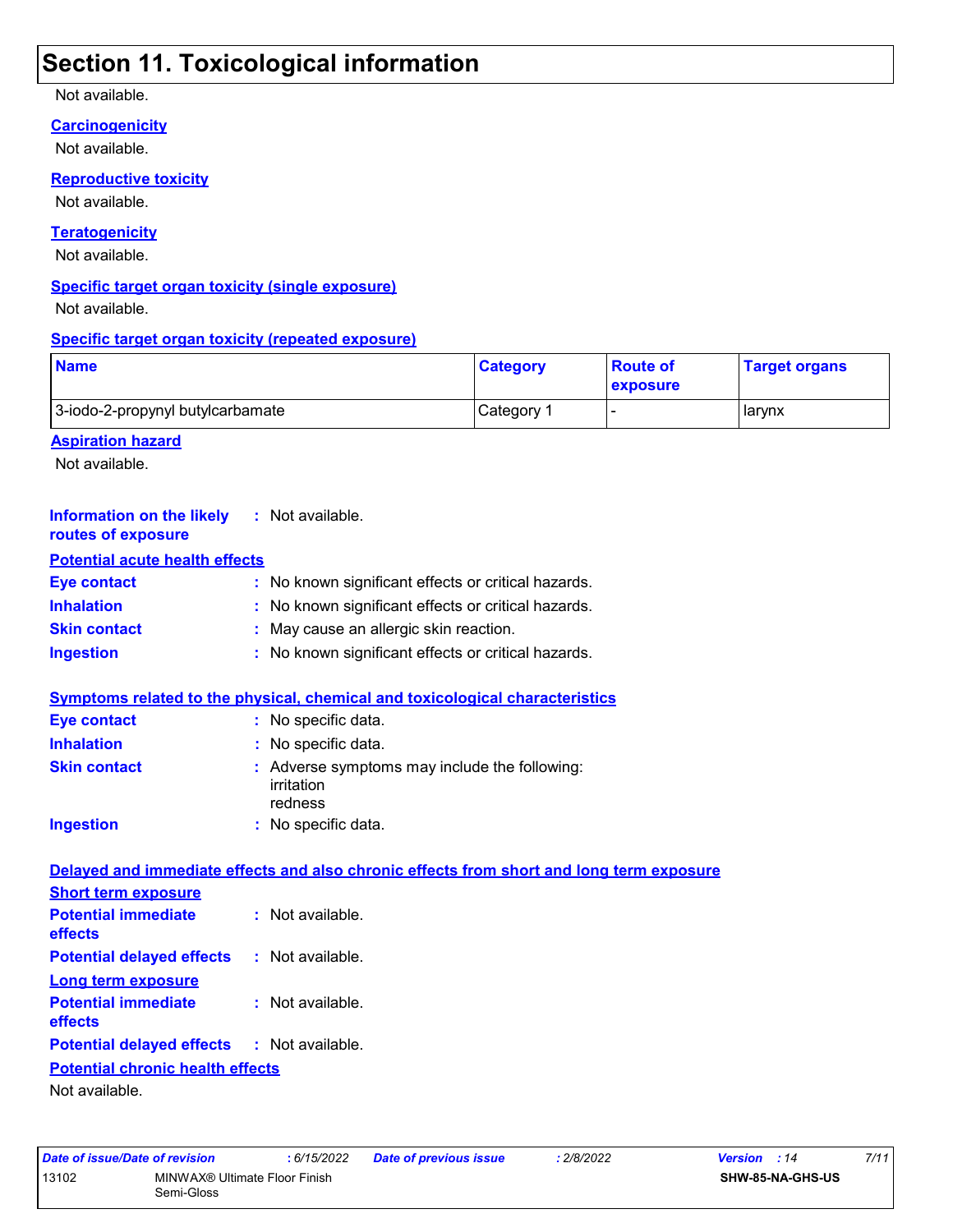### **Section 11. Toxicological information**

| <b>General</b>               | : Once sensitized, a severe allergic reaction may occur when subsequently exposed to<br>very low levels. |
|------------------------------|----------------------------------------------------------------------------------------------------------|
| <b>Carcinogenicity</b>       | : No known significant effects or critical hazards.                                                      |
| <b>Mutagenicity</b>          | : No known significant effects or critical hazards.                                                      |
| <b>Teratogenicity</b>        | : No known significant effects or critical hazards.                                                      |
| <b>Developmental effects</b> | : No known significant effects or critical hazards.                                                      |
| <b>Fertility effects</b>     | : No known significant effects or critical hazards.                                                      |
|                              |                                                                                                          |

#### **Numerical measures of toxicity** Not available. **Acute toxicity estimates**

### **Section 12. Ecological information**

#### **Toxicity**

| <b>Product/ingredient name</b>      | <b>Result</b>                                                   | <b>Species</b>                                                                                          | <b>Exposure</b>       |
|-------------------------------------|-----------------------------------------------------------------|---------------------------------------------------------------------------------------------------------|-----------------------|
| 3-iodo-2-propynyl<br>butylcarbamate | Acute LC50 500 ppb Fresh water                                  | Crustaceans - Hyalella azteca                                                                           | 48 hours              |
|                                     | Acute LC50 40 ppb Fresh water<br>Acute LC50 67 µg/l Fresh water | Daphnia - Daphnia magna<br>Fish - Oncorhynchus mykiss -<br>Juvenile (Fledgling, Hatchling,<br>Weanling) | 148 hours<br>96 hours |
|                                     | Chronic NOEC 8.4 ppb                                            | Fish - Pimephales promelas                                                                              | 35 days               |

#### **Persistence and degradability**

Not available.

#### **Bioaccumulative potential**

Not available.

#### **Mobility in soil**

**Soil/water partition coefficient (KOC)**

**:** Not available.

**Other adverse effects** : No known significant effects or critical hazards.

### **Section 13. Disposal considerations**

The generation of waste should be avoided or minimized wherever possible. Disposal of this product, solutions and any by-products should at all times comply with the requirements of environmental protection and waste disposal legislation and any regional local authority requirements. Dispose of surplus and non-recyclable products via a licensed waste disposal contractor. Waste should not be disposed of untreated to the sewer unless fully compliant with the requirements of all authorities with jurisdiction. Waste packaging should be recycled. Incineration or landfill should only be considered when recycling is not feasible. This material and its container must be disposed of in a safe way. Care should be taken when handling emptied containers that have not been cleaned or rinsed out. Empty containers or liners may retain some product residues. Avoid dispersal of spilled material and runoff and contact with soil, waterways, drains **Disposal methods :**

| Date of issue/Date of revision |                                             | : 6/15/2022 | <b>Date of previous issue</b> | 2/8/2022 | <b>Version</b> : 14 |                         | 8/11 |
|--------------------------------|---------------------------------------------|-------------|-------------------------------|----------|---------------------|-------------------------|------|
| 13102                          | MINWAX® Ultimate Floor Finish<br>Semi-Gloss |             |                               |          |                     | <b>SHW-85-NA-GHS-US</b> |      |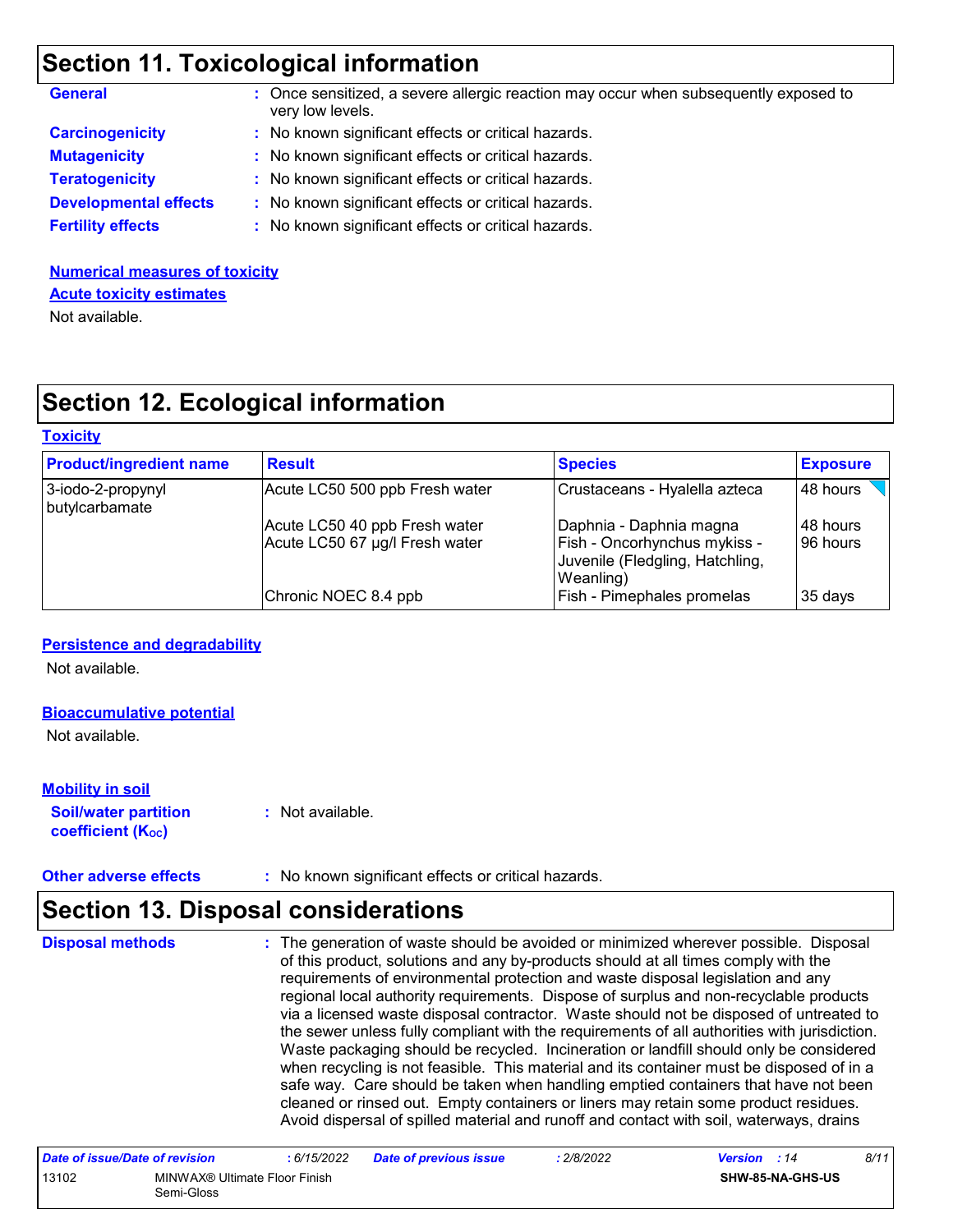### **Section 13. Disposal considerations**

and sewers.

### **Section 14. Transport information**

|                                                                                                   | <b>DOT</b><br><b>Classification</b> | <b>TDG</b><br><b>Classification</b>                            | <b>Mexico</b><br><b>Classification</b> | <b>IATA</b>                                                                                                                                                                                                                                                                                                                                                                                                                                                                                                                                                                                                       | <b>IMDG</b>    |
|---------------------------------------------------------------------------------------------------|-------------------------------------|----------------------------------------------------------------|----------------------------------------|-------------------------------------------------------------------------------------------------------------------------------------------------------------------------------------------------------------------------------------------------------------------------------------------------------------------------------------------------------------------------------------------------------------------------------------------------------------------------------------------------------------------------------------------------------------------------------------------------------------------|----------------|
| <b>UN number</b>                                                                                  | Not regulated.                      | Not regulated.                                                 | Not regulated.                         | Not regulated.                                                                                                                                                                                                                                                                                                                                                                                                                                                                                                                                                                                                    | Not regulated. |
| <b>UN proper</b><br>shipping name                                                                 |                                     |                                                                |                                        |                                                                                                                                                                                                                                                                                                                                                                                                                                                                                                                                                                                                                   |                |
| <b>Transport</b><br>hazard class(es)                                                              |                                     |                                                                |                                        |                                                                                                                                                                                                                                                                                                                                                                                                                                                                                                                                                                                                                   |                |
| <b>Packing group</b>                                                                              |                                     |                                                                |                                        |                                                                                                                                                                                                                                                                                                                                                                                                                                                                                                                                                                                                                   |                |
| <b>Environmental</b><br><b>hazards</b>                                                            | No.                                 | No.                                                            | No.                                    | No.                                                                                                                                                                                                                                                                                                                                                                                                                                                                                                                                                                                                               | No.            |
| <b>Additional</b><br><b>information</b>                                                           |                                     |                                                                |                                        |                                                                                                                                                                                                                                                                                                                                                                                                                                                                                                                                                                                                                   |                |
| <b>Special precautions for user :</b><br><b>Transport in bulk according</b><br>to IMO instruments | Not available.<br>÷.                | substances and on all actions in case of emergency situations. |                                        | Multi-modal shipping descriptions are provided for informational purposes and do not<br>consider container sizes. The presence of a shipping description for a particular<br>mode of transport (sea, air, etc.), does not indicate that the product is packaged<br>suitably for that mode of transport. All packaging must be reviewed for suitability<br>prior to shipment, and compliance with the applicable regulations is the sole<br>responsibility of the person offering the product for transport. People loading and<br>unloading dangerous goods must be trained on all of the risks deriving from the |                |
|                                                                                                   |                                     | <b>Proper shipping name</b>                                    | : Not available.                       |                                                                                                                                                                                                                                                                                                                                                                                                                                                                                                                                                                                                                   |                |

### **Section 15. Regulatory information**

**TSCA 5(a)2 proposed significant new use rules**: 5-Chloro-2-methylisothiazolinone; 2-Methyl-4-isothiazolin-3-one

#### **SARA 313**

SARA 313 (40 CFR 372.45) supplier notification can be found on the Environmental Data Sheet.

#### **California Prop. 65**

WARNING: This product contains chemicals known to the State of California to cause cancer and birth defects or other reproductive harm.

#### **International regulations**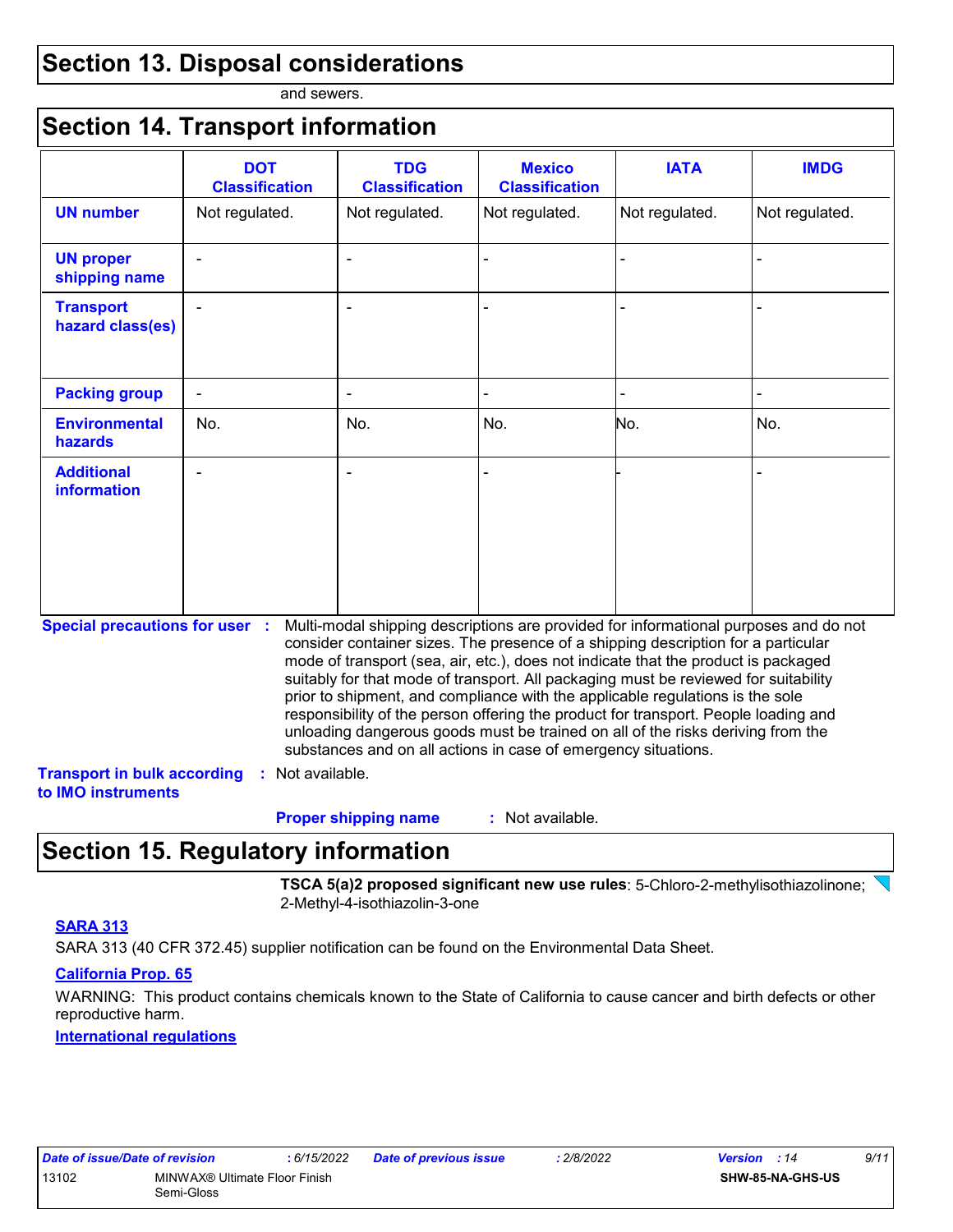### **Section 15. Regulatory information**

| <b>International lists</b> | : Australia inventory (AIIC): Not determined.                |
|----------------------------|--------------------------------------------------------------|
|                            | China inventory (IECSC): Not determined.                     |
|                            | Japan inventory (CSCL): Not determined.                      |
|                            | Japan inventory (ISHL): Not determined.                      |
|                            | Korea inventory (KECI): Not determined.                      |
|                            | New Zealand Inventory of Chemicals (NZIoC): Not determined.  |
|                            | Philippines inventory (PICCS): Not determined.               |
|                            | Taiwan Chemical Substances Inventory (TCSI): Not determined. |
|                            | Thailand inventory: Not determined.                          |
|                            | Turkey inventory: Not determined.                            |
|                            | Vietnam inventory: Not determined.                           |

### **Section 16. Other information**

**Hazardous Material Information System (U.S.A.)**

| <b>Health</b>           |  |
|-------------------------|--|
| <b>Flammability</b>     |  |
| <b>Physical hazards</b> |  |
|                         |  |

**The customer is responsible for determining the PPE code for this material. For more information on HMIS® Personal Protective Equipment (PPE) codes, consult the HMIS® Implementation Manual.**

**Caution: HMIS® ratings are based on a 0-4 rating scale, with 0 representing minimal hazards or risks, and 4 representing significant hazards or risks. Although HMIS® ratings and the associated label are not required on SDSs or products leaving a facility under 29 CFR 1910.1200, the preparer may choose to provide them. HMIS® ratings are to be used with a fully implemented HMIS® program. HMIS® is a registered trademark and service mark of the American Coatings Association, Inc.**

**Procedure used to derive the classification**

|                                        | <b>Justification</b>                                                                                                                                                                                                                                                                                                                                                                                                                                                                                                                                                                                                |                    |
|----------------------------------------|---------------------------------------------------------------------------------------------------------------------------------------------------------------------------------------------------------------------------------------------------------------------------------------------------------------------------------------------------------------------------------------------------------------------------------------------------------------------------------------------------------------------------------------------------------------------------------------------------------------------|--------------------|
| <b>SKIN SENSITIZATION - Category 1</b> |                                                                                                                                                                                                                                                                                                                                                                                                                                                                                                                                                                                                                     | Calculation method |
| <b>History</b>                         |                                                                                                                                                                                                                                                                                                                                                                                                                                                                                                                                                                                                                     |                    |
| <b>Date of printing</b>                | : 6/15/2022                                                                                                                                                                                                                                                                                                                                                                                                                                                                                                                                                                                                         |                    |
| Date of issue/Date of<br>revision      | : 6/15/2022                                                                                                                                                                                                                                                                                                                                                                                                                                                                                                                                                                                                         |                    |
| Date of previous issue                 | : 2/8/2022                                                                                                                                                                                                                                                                                                                                                                                                                                                                                                                                                                                                          |                    |
| <b>Version</b>                         | : 14                                                                                                                                                                                                                                                                                                                                                                                                                                                                                                                                                                                                                |                    |
| <b>Key to abbreviations</b>            | $:$ ATE = Acute Toxicity Estimate<br><b>BCF</b> = Bioconcentration Factor<br>GHS = Globally Harmonized System of Classification and Labelling of Chemicals<br>IATA = International Air Transport Association<br>IBC = Intermediate Bulk Container<br><b>IMDG = International Maritime Dangerous Goods</b><br>LogPow = logarithm of the octanol/water partition coefficient<br>MARPOL = International Convention for the Prevention of Pollution From Ships, 1973<br>as modified by the Protocol of 1978. ("Marpol" = marine pollution)<br>$N/A = Not available$<br>SGG = Segregation Group<br>$UN = United Nations$ |                    |

**Indicates information that has changed from previously issued version.**

**Notice to reader**

| Date of issue/Date of revision |                               | : 6/15/2022 | <b>Date of previous issue</b> | 2/8/2022 | 10/11<br><b>Version</b> : 14 |
|--------------------------------|-------------------------------|-------------|-------------------------------|----------|------------------------------|
| 13102                          | MINWAX® Ultimate Floor Finish |             |                               |          | <b>SHW-85-NA-GHS-US</b>      |
|                                | Semi-Gloss                    |             |                               |          |                              |